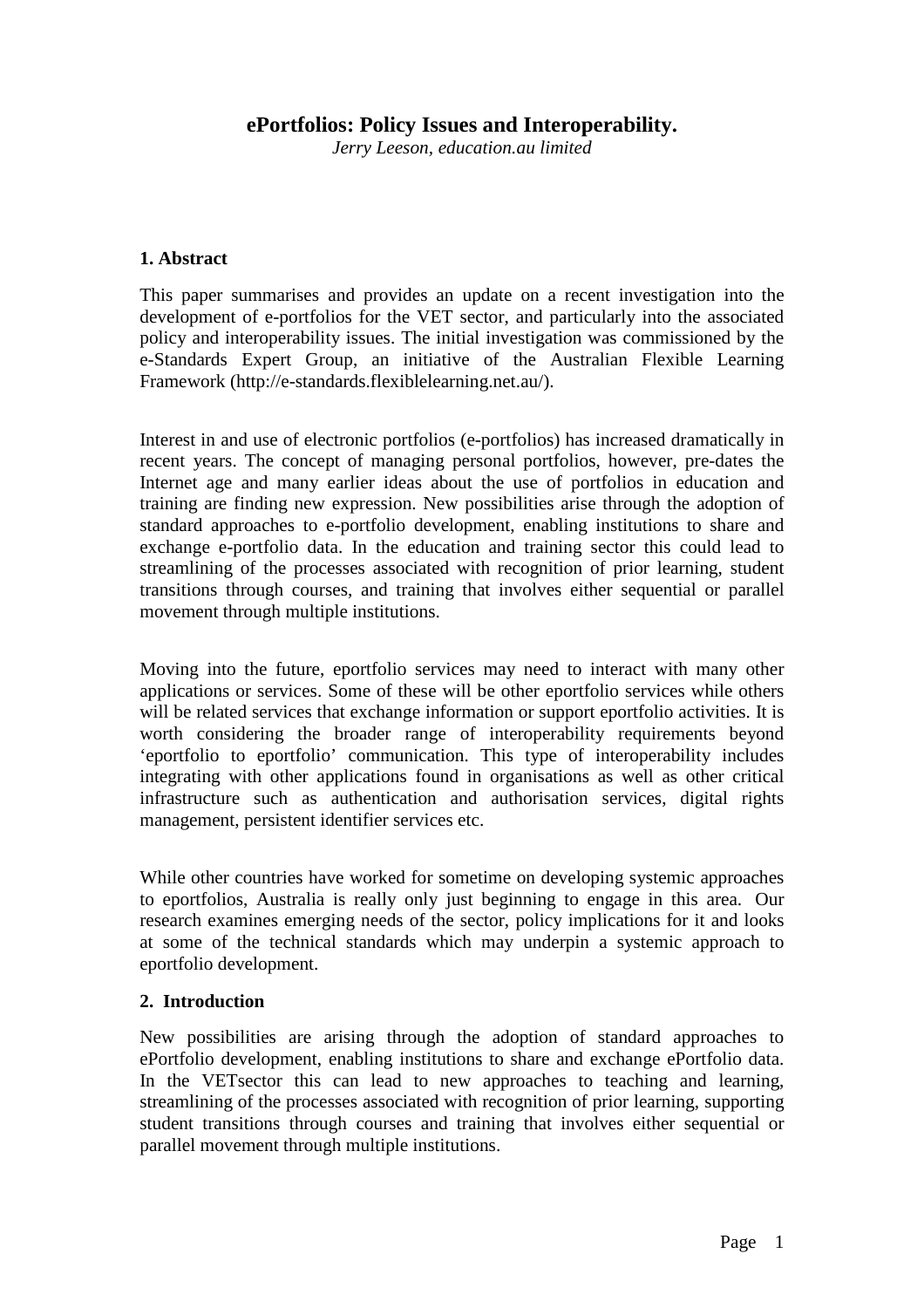EPortfolios are being used to support both students and workers in their quest for lifelong and life-wide learning. Broadly speaking, there are a number of functions or characteristics of ePortfolios:

- profiling;
- publishing;
- presentation;
- packaging;
- portability; and
- persistence.

While these functions or characteristics exist for non-electronic portfolios, the use of Internet technologies such as Web Services is enabling a whole new range of possibilities. Indeed, popular web services such as Myspace, Facebook and Linked-In are providing serious challenges to the perceived value of 'traditional' organisation based ePortfolios. This paper will look at some of the challenges, both technical and policy wise, that we are faced with.

## **3. Project Summary**

The scope of ePortfolios covers a broad range of applications across each of the education and training sectors. Learners of all ages are using ePortfolios for a range of activities including formal education activities, training purposes, and for personal and other interests. ePortfolio services may be generally used for supporting planning, reflection, providing evidence and for presentation.

The purpose of this study was to identify current practice and trends in ePortfolio systems and implementations, to inform policy development, and to identify where further research into technical standards is required to enable effective systems implementations.

The study included an environmental scan of ePortfolio use relevant to Australian Vocational Training and Education. Issues regarding standards, interoperability and policy areas for implementation were also identified and discussed.

The methodology used in the project involved:

- a review and analysis of relevant national and international projects relating to ePortfolio specification, development and standardisation via desktop research;
- review of international conference proceedings:
- and individual contacts with organisations currently using ePortfolios;
- development of use case scenarios for the VET system;
- consultation with Australian VET stakeholders to confirm and build on use case scenarios; and
- Identification of relevant ICT specifications and standards via desktop research.

Five use case scenarios were developed to demonstrate the potential of ePortfolios for the VET sector. The use case scenarios explored the application of ePortfolios for the following stages of a learner's involvement with the VET system: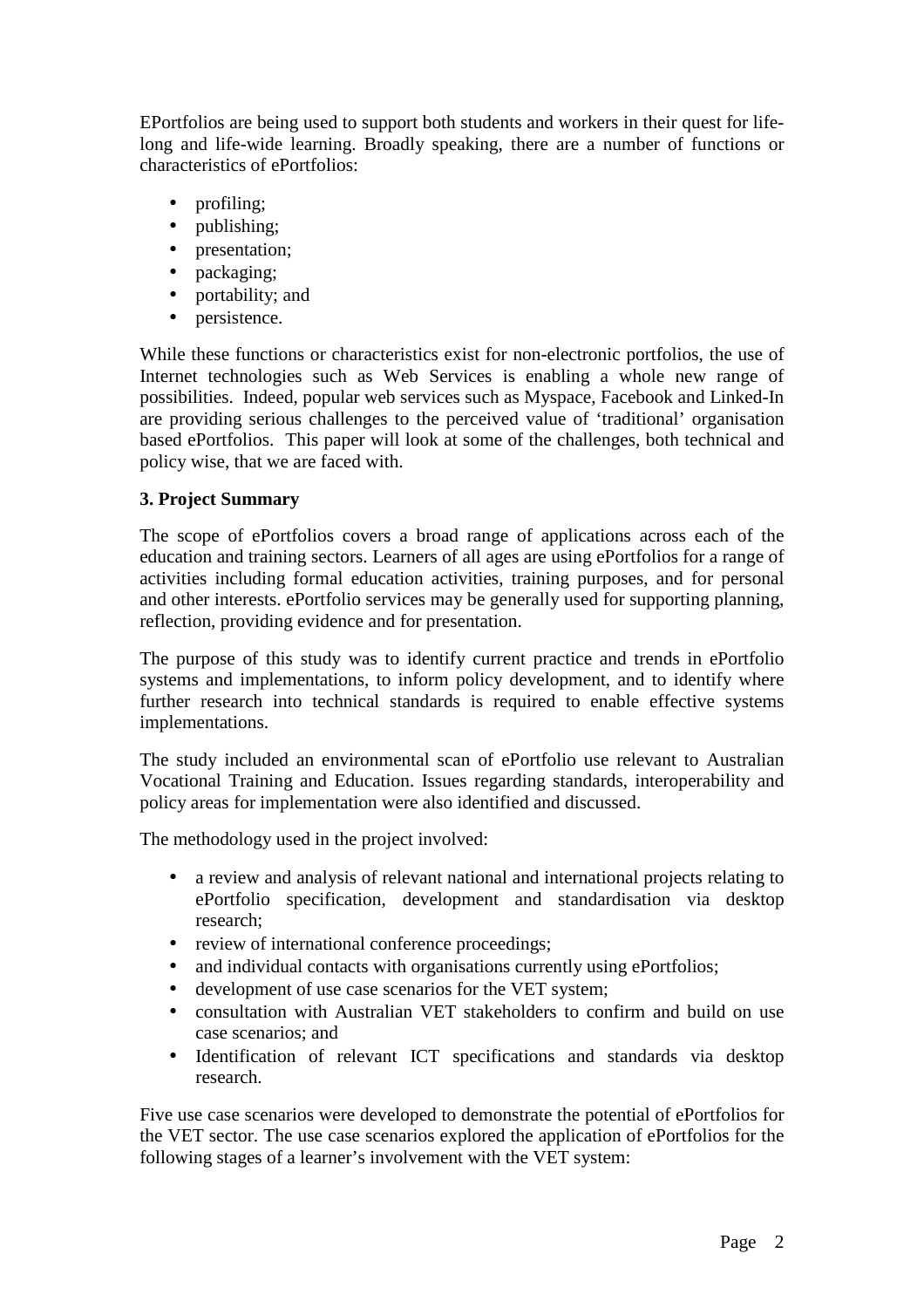- 1. transition into the VET sector;
- 2. learning within the VET sector;
- 3. transition from the VET sector to further education or work;
- 4. managing a VET workforce; and
- 5. transition into self employment

The use case scenarios were based on the premise that the owner of the ePortfolio is the learner. Functionality, ePortfolio services, and potential relevant business and/or policy areas were identified. Business rules, policy areas and technical standards required to facilitate the implementation of ePortfolios were then considered.

All use case scenarios were provided to stakeholders within the VET sector to gain feedback regarding the scope and validity of the scenarios.

The environmental scan identified and analysed a selection of national and international ePortfolio services in order to gain insight into current practices. EPortfolio services selected for the scan included those that have been developed to facilitate learning during enrolment in an educational institution, to assist in the recognition of prior learning or current skills, and to assist with transitions. The services selected were those outlined in the research project brief and other services that have been established for some time or for specific purposes.

The research brief also called for a scan of ePortfolios to identify best practice. While it is recognised that the use of ePortfolios in education and training has been gaining momentum, at the time of the original investigation, many services and projects were still evolving or in their infancy. What constitutes best practice in regard to teaching, learning and systemic solutions will be better understood as rigorous evaluations of services are conducted. For this reason, the project instead concentrated on current use and trends.

### *EPortfolio uses*

The purpose of most ePortfolios examined was to provide learners with a space to record, reflect and present information about themselves and their education and training experiences for the purposes of learning, assessment, and making transitions, particularly to employment. Good examples of these reside in the higher education sector in particular, where they have been implemented for a number of years. The Queensland University of Technology's Student Portfolio and Florida State University's Career Portfolio are examples of this.

### *Functionality and services*

The range and sophistication of functionality and services offered by ePortfolio services was varied. Some ePortfolios had been designed for a very specific purpose such as preparing an application for recognition of prior learning, and did not enable the user to save an electronic record. Other services offered a wide range of functionality and templates to record and manipulate information, upload and manage a range of artefacts, create multiple versions of curriculum vitaes, provide permission to other parties to view and comment on entries, and to send information to third parties. Others, such as the TAFE VC ePortfolio have extended functionality such as creating and joining common interest groups to share content and information.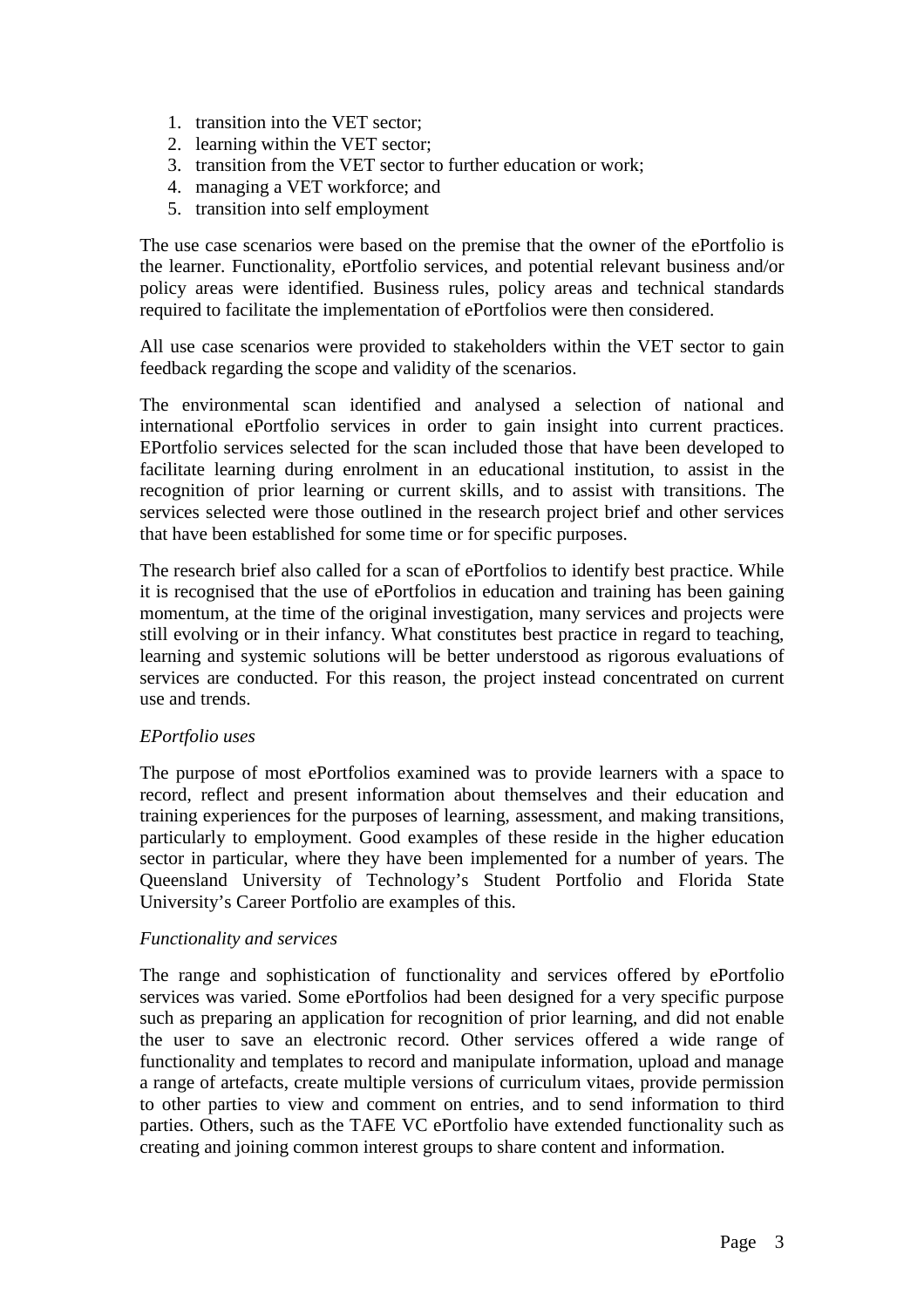Digital content such as word documents, pdf files, video footage and audiocasts are known as 'artefacts'. They are a crucial element of some ePortfolios, where they can be used to provide evidence of skills, competencies, qualifications, employment and other information relevant to education, training and employment. Approximately half of the ePortfolios examined allowed artefacts to be uploaded and stored within the service. In other cases, only artefacts created within the service could be stored or artefacts could not be attached at all.

Artefacts impact greatly on storage issues associated with the provision of ePortfolios. The amount of storage space provided to primary users varied considerably. Higher education sector ePortfolios in the sample varied from 3MB to 512MB. It is assumed that cost is the major influencer in developing policies for storage allowances. However, this needs to be investigated further to ascertain whether there is a need for high levels of storage space or more effective artefact management practices. In some cases, the nature of the course of study could impact on the amount of storage space required and perhaps institutions may consider thresholds for students in specific programs of study.

### *Standards and Interoperability*

The extent to which the ePortfolios examined have adopted particular standards was difficult to establish. Some respondents stated that their ePortfolios met the information technology standards of their institutions. Others mention W3C XHTML, W3C CSS and compatibility with any browser.

The project team was keen to ascertain the adoption of any ePortfolio specific standards. The first release of the IMS ePortfolio Specification occurred during 2005; however, the development of many of the ePortfolios selected for this environmental scan pre-dated the release. Adoption of this specification was difficult to ascertain.

Further research into the uptake of standards would be required to gain in-depth insight into the application of standards when existing services are enhanced and new ePortfolio services are developed across the VET sector. This is particularly important if portability of information regarding qualifications and competencies using ePortfolios is considered to be a priority.

EPortfolio services may need to interact with many other applications or services. Some of these will be other ePortfolio services while others will be related services that exchange information or support ePortfolio activities. It is worth considering the broader range of interoperability requirements beyond 'ePortfolio to ePortfolio' communication. This type of interoperability includes integrating with other applications found in organisations as well as other critical infrastructure such as authentication and authorisation services, digital rights management, persistent identifier services etc.

### *2008 Project Review*

Since the original report was produced there have been a number of developments worth commenting upon. The concept of 'learner-owned' rather than 'institutionally 'provided' ePortfolios seems to be attracting greater levels of discussion and possibly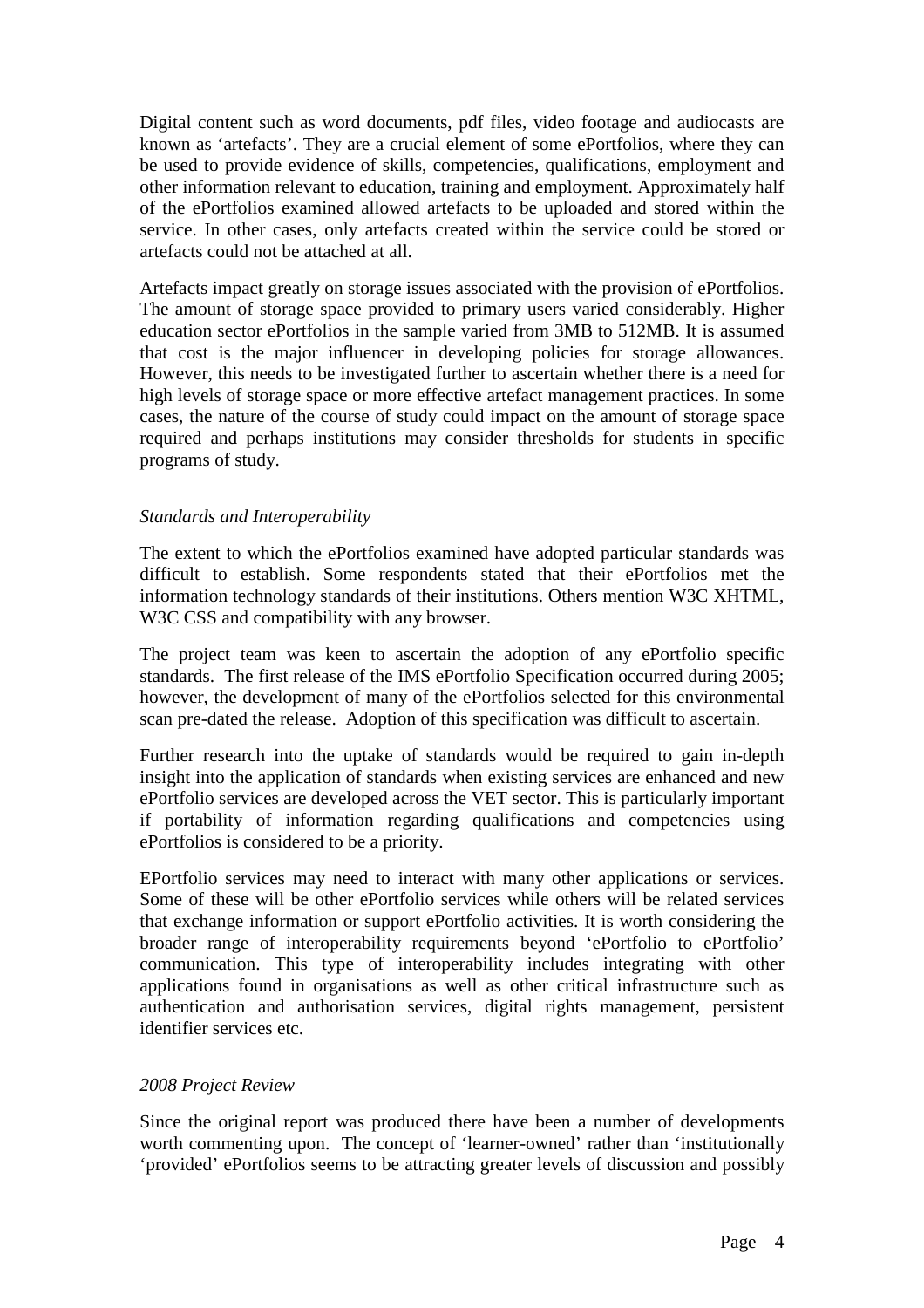acceptance. In many cases this implies a rethink if not of the policies governing ePortfolios, then the implementation of them. In particular there are three initiatives that while not specifically addressing the needs of the VET sector, are national in scope and offer useful insights for a systemic approach to ePortfolio related services. These are:

- the Australian ePortfolio Project (AeP)
- the PILIN Project
- the Australian Higher Education Graduation Statement.

## *Australian ePortfolio Project (AeP)*

The Australian ePortfolio Project, a Higher Education initiative, is funded by the Carrick Institute for Learning and Teaching in Higher Education. It is a research project that is being undertaken by the following universities:

- Queenlsand University of Technology
- The University of Melbourne
- The University of New England
- University of Wollongong

The Australian ePortfolio Project has the following goals (AeP, 2008):

- Analyse ePortfolio practice in the higher education sector in Australia and internationally
- Review the range of ePortfolio applications used in universities
- Identify significant issues related to ePortfolio use in Australian education
- Examine the potential relationship with current National Diploma Supplement / Australian Higher Education Graduate Statement project
- Consider the impact of ePortfolio use on student learning outcomes
- Recommend ways to share excellent practice in the implementation and use of ePortfolios
- Identify opportunities to advise and support further development of ePortfolio initiatives in the higher education sector
- Establish a project website to facilitate national and international sharing and discussion of ePortfolio issues
- Develop an ePortfolio community of practice initiative to support the future use of ePortfolios in Australia
- Consider the future policy direction required to engage and inform ePortfolio adoption in academic institutions
- Position Australia on the international ePortfolio scene through leadership in research into ePortfolio practice in Australia
- Host a two day symposium to facilitate the sharing of ePortfolio experiences both in Australia and overseas.

The two-day symposium was held on  $7<sup>th</sup>$  and  $8<sup>th</sup>$  February 2008 and was well attended by representatives from each of the education and training sectors in Australia in addition to the Higher Education sector. In her report back to the Symposium on Day 2, Associate Professor Angela Smallwood (Director, Centre for International ePortfolio Development, UK) highlighted a number of key concepts (Smallwood, 2008) that emerged from day 1. These included but were not limited to: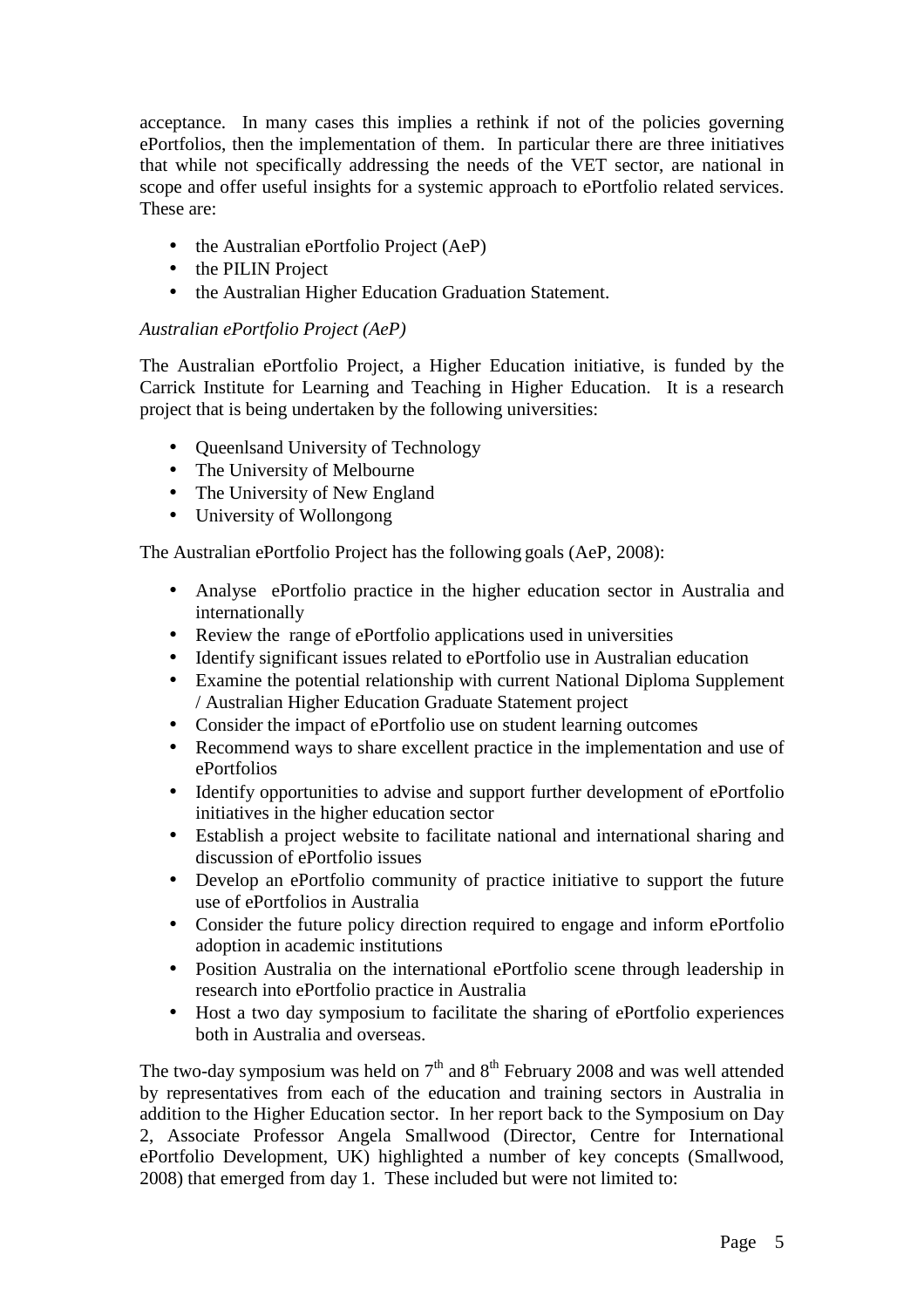- Learner owned versus institutionally provided ePortfolios
- An 'enabling approach' to ePortfolios

There seemed to be considerable support for the notion of learner-owned ePortfolios. In such an environment, individual ePortfolios will consist of content and services drawn together from across the Web using both institutionally provided services and public web services. In this environment, teaching organisations will be'invited into students ePortfolios.

The 'enabling approach' referred to proposes organisations should implement ePortfolio functionality incrementally. There was a desire to 'start where the pedagogical need is greatest'. It is clear there is no 'one size fits all' solution for ePortfolios. This draws on work such as the eFamework's 'service oriented approach' and also the JISC ePortfolio Reference Model whereby discrete services (eg resume builder, build RPL claims, planning and goal setting, presentation etc). The service oriented approach allows for aggregation of services from a number of providers. For example, an institution may provide some planning and reflection tools yet draw on public photo services such as Flickr to bring images into a portfolio. The learner (ePortfolio owner) may choose one of several resume builders, blogs etc to include into their ePortfolio which may or may not be provided by the institution. Most importantly the ePortfolio owner will decide not just which services they wish to use, but how their ePortfolio is presented and to who.

The architecture of an ePortfolio composed of (potentially) many distributed services is an interesting challenge in itself and begs the question of 'how can this be provided?' Where is the best place to provide an ePortfolio aggregation service? In the ePortfolio symposium audience there seemed to be a reasonable level of comfort with the notion of a nationally/systemically provided service however it was considered crucial that such a service was not seen as, and was not controlled by Government. ePortfolio services that are provided externally to the teaching institution seem to have more applicability to a person's lifelong learning journey. They are active representations that go well beyond the boundaries of a person's time spent within a particular organisation. Rather than having a number of institutional ePortfolios over a lifetime, which may or may not be accessible, modifiable etc, a lifelong ePortfolio can evolve with the learner themselves.

In terms of policy considerations this opens up a number of issues, some of which go far beyond the scope of the ePortfolios themselves. Both institutional and systemic ePortfolio (services) have a number of major policy considerations. Ownership and rights management are obviously areas which need to be clearly understood by both organisations and learners. Privacy, security and safety are also major considerations which also vary across each of the education sectors.

Storage is another interesting challenge. In our initial research storage was seen as a major issue for a number of organisations and continues to be so. How much storage to allow and how long can that content be reasonably kept for? Since the initial research a number of examples are starting to appear where organisations use public/free web services to store at least parts of their learners ePortfolio content. One example of this is where YouTube (http://www.youtube.com) is being used to store video content for some ePortfolios. This is where policy and usage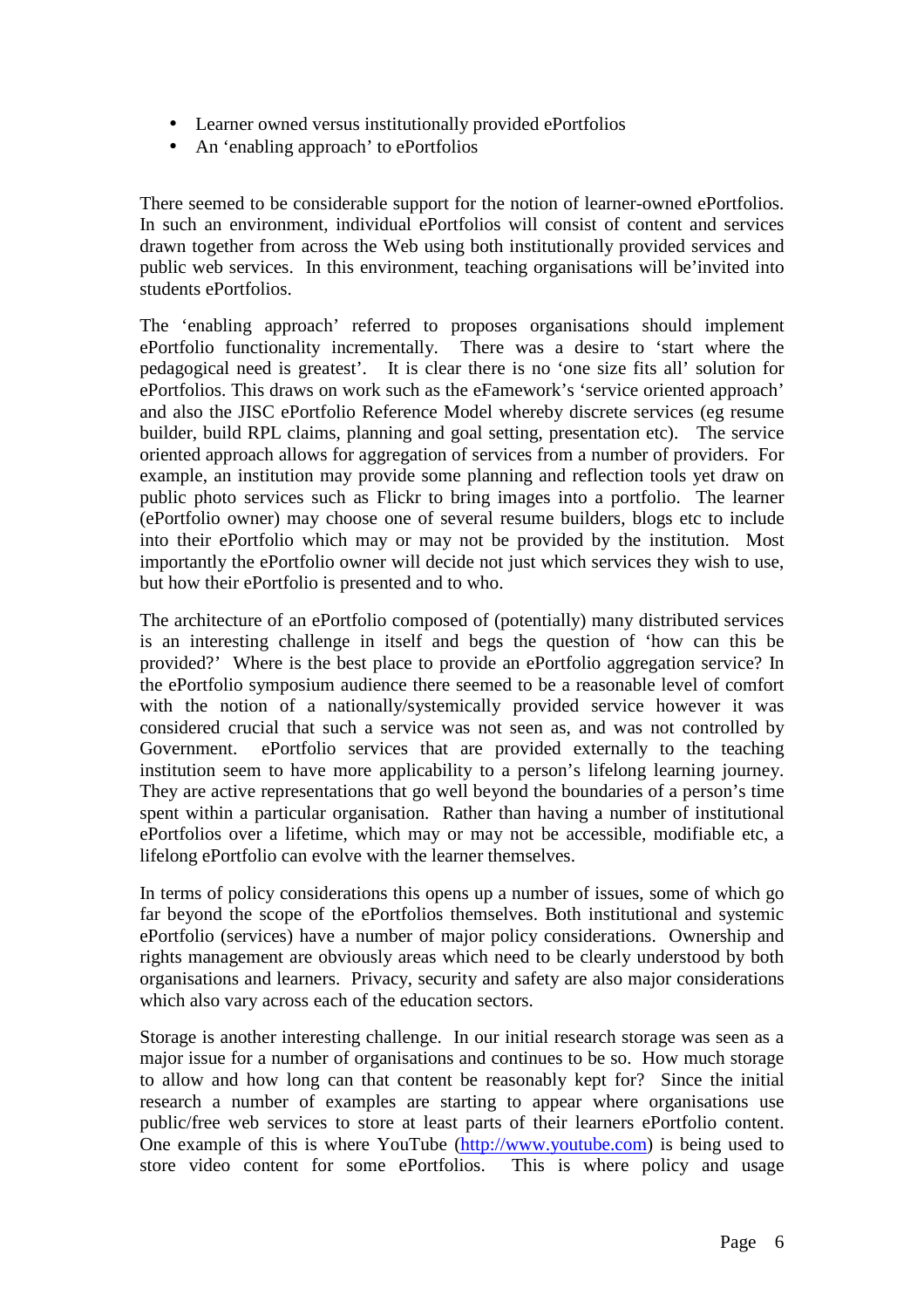considerations go well beyond the scope of the ePortfolios themselves. Firstly, for some educational institutions, web services such as YouTube are banned or not accessible from within the institution for many reasons. If web services such as Youtube were to be used for part of a learner's ePortfolio, this would create a number of challenges for these organisations, both technically and policy wise. In addition, some education on the use of such services is clearly required. Matters such as how to select the most appropriate service, use it responsibly and safely, understanding the implications of using such services all demand a level of sophistication on both the learner and the organisation. Another consideration is the longevity and associated guarantees that really need to be in place for 'lifelong' ePortfolios. What guarantee is there that Youtube or whoever else you are using will still be there, and your content with it, in 5, 10, 15, 20 etc years time? The same applies for any component of an aggregated ePortfolio.

### *The PILIN Project*

The PILIN (Persistent Identifier Linking Infrastructure) Project (PILIN, 2008) principally examined the use of persistent identifiers applied to eLearning, eResearch and eScience. The project was concerned with the management of massive amounts of data in these areas over many different time periods. As an example, it is not unusual for information that is stored on the Web to shift locations from time to time. As a result, it can often be hard to locate that information once it has moved. Persistent Indentifiers are an enabling technology that could be used to track data/content as it moves from one location to another.

The PILIN project considered many other uses of identifiers during the course of the project but this is one use that could be applied to ePortfolios. For example, if I stored some content (evidence of my achievements) on a particular server for in an institution, then linked to that in my ePortfolio, as an individual I may not have reason to regularly check that content is still accessible until I really needed it. I am likely to try to access it during a time of transition (eg from education to work, work to education, changing jobs etc). If, at some point the institution shifts that content, it is quite likely that the link to that content will be broken and a valuable part of my ePortfolio could be lost to me. Using persistent identifiers and attaching them to my content, it is possible to implement services such as tracking its movement. Rather than linking to a url, I simply link to the persistent identifier service which will provide me with the updated location of my content.

### *The Australian Higher Education Graduation Statement*

The Diploma Supplement (European Commission, 2008) was originally developed by a Joint European Commission – Council of Europe – UNESCO initiative which looked at 'improving international transparency, and at facilitating the academic and professional recognition of qualifications (diplomas, degrees, certificates etc). In parallel to the Diploma Supplement for Higher Education, the Certificate Supplement for vocational qualifications was also developed.

Following these initiatives, the then DEST commissioned an initiative into the development of a National Diploma supplement for Australia. This has become known as the Australian Higher Education Graduation Statement. While targeting Higher Education, it is worth considering the concept beyond the boundaries of that sector. Grant Harman (University of New England) gave a presentation at the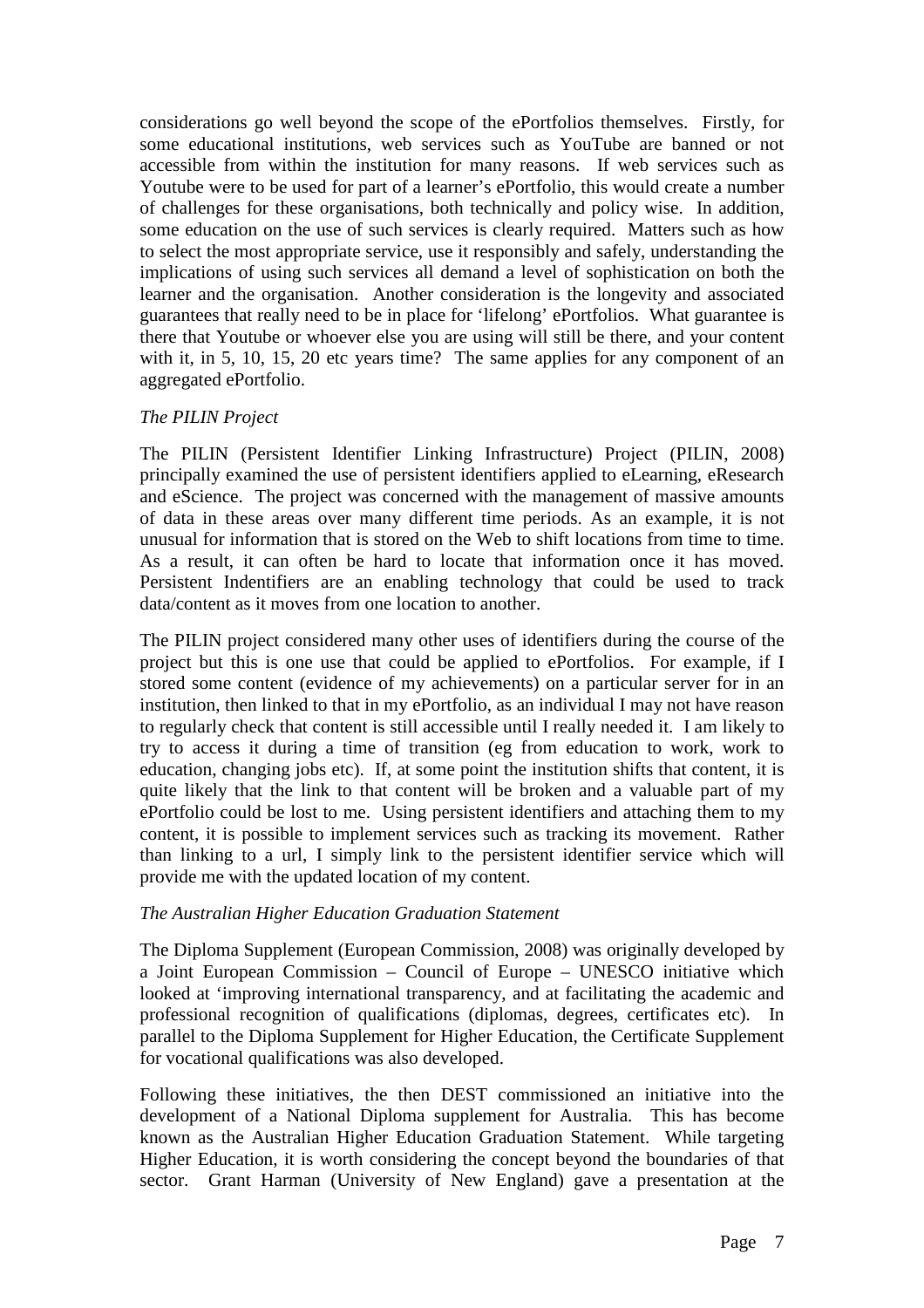ePortfolio Symposium which summarised this project (Harman, 2008) and also offered a very good comparison between ePortfolios and the Graduation Statement. This comparison is shown in Table 1, ePortfolio and Graduation Statement.

| ePortfolio                                                                                                 | <b>Graduation Statement</b>                                                 |
|------------------------------------------------------------------------------------------------------------|-----------------------------------------------------------------------------|
| Information pertaining to broad range<br>academic and non-academic<br>achievements                         | Information regarding a single award<br>conferred on an individual          |
| Maintenance is an individual<br>responsibility                                                             | Compilation and verification is the<br>responsibility of the University     |
| Authenticated and unauthenticated<br>information                                                           | Only authenticated information                                              |
| Continually evolving                                                                                       | Static, snapshot at one point in time                                       |
| ePortfolio information may later be<br>authenticated for inclusion into the<br><b>Graduation Statement</b> | Once issued the Graduation Statement<br>might be included in the ePortfolio |
| Not a secure document                                                                                      | Secure document                                                             |

### **Table 1: ePortfolio and Graduation Statement.**

The table, while an excellent comparison between characteristics of the ePortfolio and the Graduation Statement also highlights a number of important facets of what a learner-owned portfolio may look like. It draws a clear delineation between what areas of an ePortfolio are the responsibilities of the individual and what are the responsibilities of the institution. The notion of authentication is critically important. ePortfolios make a number of claims and provide evidence of accomplishments but not all can or should be taken at face value. Verification and authentication of such claims are vital to the credibility of the ePortfolio and could provide a very important ePortfolio service in a distributed environment.

## **4. Findings and discussion**

The implementation of an ePortfolio service in the VET sector impacts on a number of policy and business areas within a system and organisation, and also on individuals and the VET workforce. Several issues related to this have been identified including:

- the general development and management of ePortfolio services;
- the portability of information about qualifications and competencies;
- the recognition of prior learning;
- the management and provision of secure and verifiable personal information; and
- privacy.

As learners move within and between education and training sectors they require access to information to demonstrate their learning, qualifications and competencies. Where learners are required to record and store information in an institutional based ePortfolio, there needs to be the capability and capacity for information to be exported and imported across ePortfolio services. Standards and specifications to support interoperability needs to be agreed upon; however, this needs to happen at a number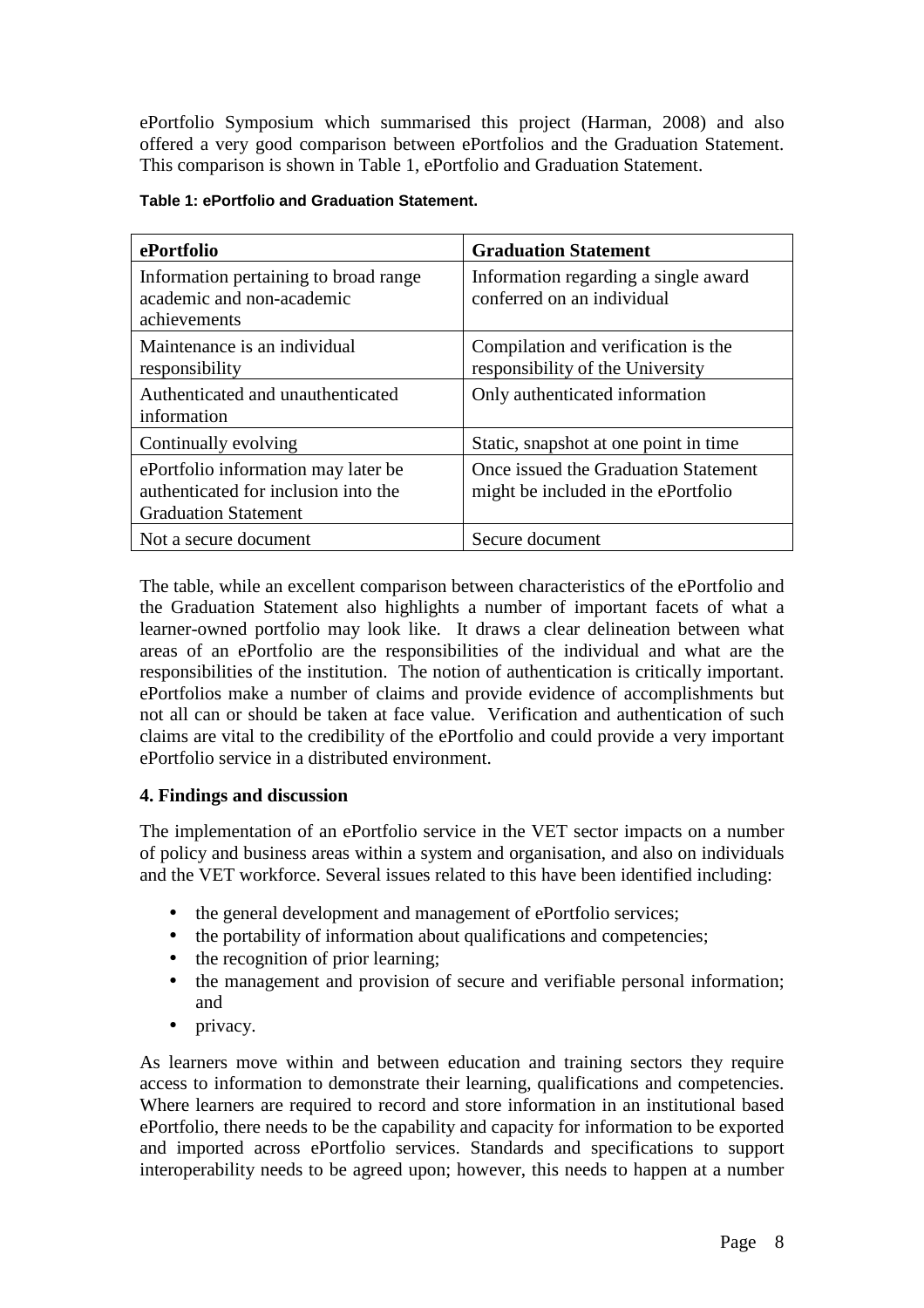of levels. EPortfolios can be quite complex. To unambiguously move an ePortfolio (or part thereof) from one environment to another requires agreement on the communications method, common data formats, and perhaps most importantly, a shared understanding on what the content in the portfolio actually means (eg shared vocabulary, semantics, competencies etc). Guidelines for the development of ePortfolios should also highlight the need for information for students to map skills and competencies frameworks from one education sector to another.

The IMS ePortfolio specification addresses many of these areas however would be difficult to implement across multiple organisations. Other, more lightweight, generic specifications (such as RSS, Atom) are more easily implemented but lack the definition offered by more specialised specifications.

Web 2.0 is having a major impact on the functionality demanded of ePortfolios and on the orientation of ePortfolio applications and services towards a user-centred view rather than an organisational view. Social networking services such as those provided by Elgg, MySpace etc are challenges to the institutional and systemic views of ePortfolios. Since ePortfolios are used in a broad range of settings with quite disparate goals and objectives, both ends of this 'ePortfolio spectrum' are valid in differing circumstances. Any approach to mapping relevant standards and specifications needs to be aware of this.

Web 2.0 is a label that addresses a number of areas. One that is becoming more prevalent and relevant to ePortfolios is social networking. Networks can be an important facet of an ePortfolio. With the increasing number of social networking platforms it is likely that valuable parts of an individuals ePortfolio may be spread across a number of networks. Of course social networks come and go – many will have their moment in the spotlight and then simply disappear. What will be important in these circumstances for users will be the portability of that information. Some of these networks at the moment are considered to be 'walled gardens', or closed off to the outside world. It is difficult for users to get their own content out of these networks. Open Social, an initiative from Google, is worth following. It looks at the portability and interoperability between social networks and a number of providers have got behind it. Widely adopted and open standards and specifications should be an important consideration in both the development of ePortfolio services and also guidelines on how to best utilise web services that could be incorporated into an ePortfolio.

From our consultation process there was anecdotal support put forward of the notion that older students tended to value organisational ePortfolios more than younger students however this insight was only provided by a single institution. It was postulated that since they were closer to seeking employment, they may see the value for them in terms of assistance gaining employment. Younger audiences were believed to perceive this type of ePortfolio as 'teacher controlled' than learner focussed. It is also apparent however that learners themselves, of all ages, have quite different views on ePortfolios in general. It would be a mistake for example to equate learners of specific age groups to be expert in the use of technology in general and then to be able to apply that knowledge in the area of ePortfolios. Education and support on the ways in which ePortfolios can assist in learning are clearly required if learners are expected to use them effectively.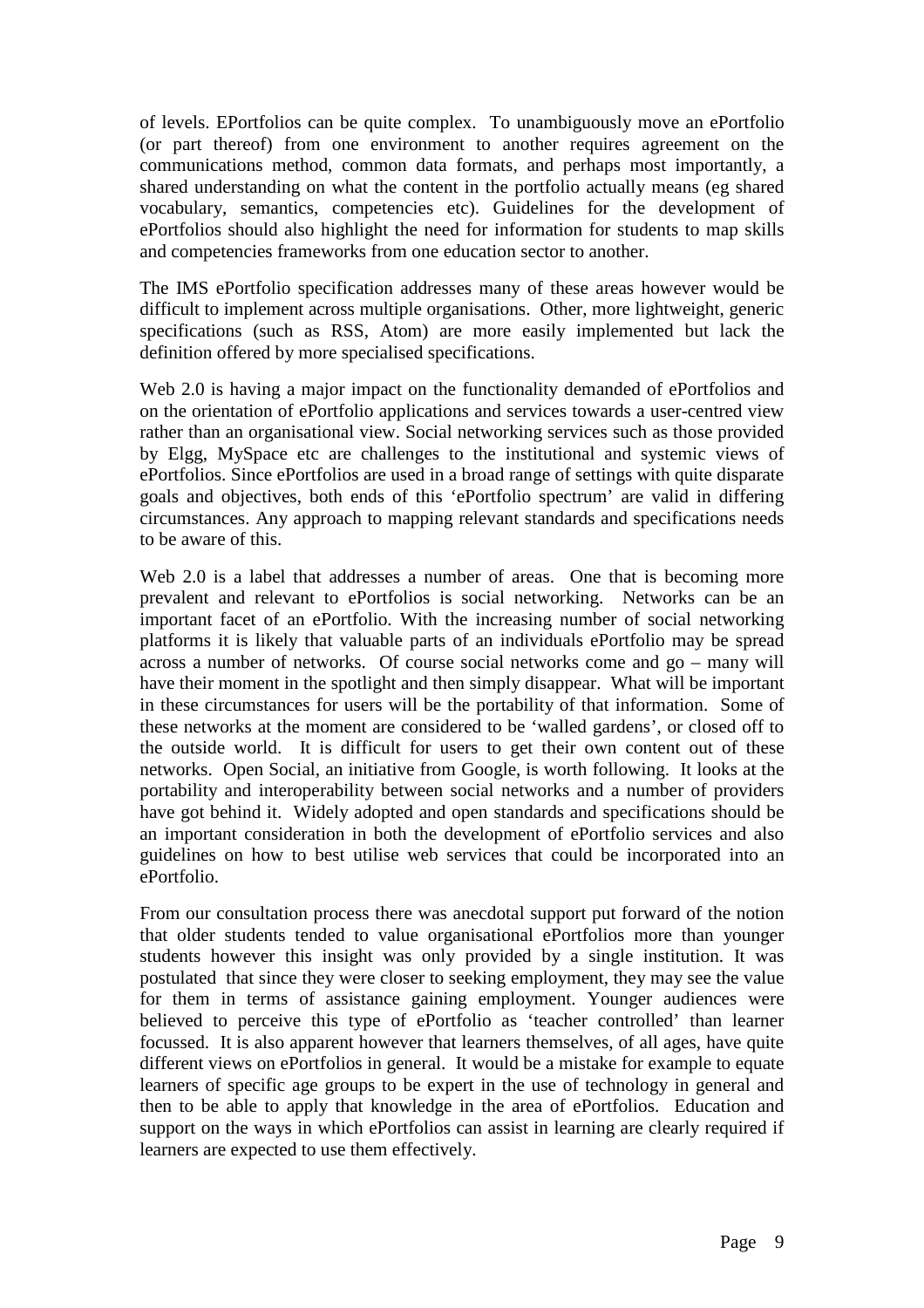## **5. Conclusions**

Acceptance of organisational/systemic ePortfolios will continue to be challenged by the attractiveness of alternative Web 2.0 services. This is more likely to be the case with certain audience demographics and should be seen as an opportunity as well as perhaps a threat to more 'traditional' ePortfolio applications. Policy governing both organisational ePortfolios and a systemic approach to ePortfolio services needs to consider the use of widely used Web services as part of an overall ePortfolio strategy. This includes consideration of the opportunity and pitfalls that the use of such services provides. Targeted Education and support will be required using such an open approach.

Standards adoption in many ePortfolio solutions to date seems to have been sporadic. It is more likely that lightweight, simple to implement standards and specifications will be used in the development of ePortfolio solutions than some of the more complex, comprehensive specifications that are available.

### **6. Acknowledgements.**

We would like to acknowledge the Australian Flexible Learning Framework and in particular, the E-Standards Expert Group for providing the opportunity to undertake the initial study and also the Australian ePortfolio Project for the Australian ePortfolio Symposium which provided us with an excellent opportunity to build upon our initial findings.

### **7. References**

AeP (2008). The Australian ePortfolio Project. Retrieved February 10, 2008 from http://www.eportfoliopractice.qut.edu.au/information/.

Smallwood A. (2008), the Australian ePortfolio Symposium, Review of Day 1. Retrieved March 16, 2008 from

http://www.eportfoliopractice.qut.edu.au/docs/AeP\_presentations\_web/AeP\_Smallwo od\_8Feb08.pdf.

 PILIN (2008). PILIN Project. Retrieved February 10, 2008 from http://www.arrow.edu.au/PILIN.php.

European Commission (2008) a. The Diploma Supplement. Retrieved February 17, 2008 from

http://ec.europa.eu/education/policies/rec\_qual/recognition/diploma\_en.html.

European Commission (2008) b. Recognition and transparency of qualifications. Retrieved February 17, 2008 from http://ec.europa.eu/education/policies/rec\_qual/rec\_qual\_en.html.

Harman G (2008). Proposal for an Australian Higher Education Graduation Statement. Retrieved March 16 from http://www.eportfoliopractice.qut.edu.au/docs/AeP\_presentations\_web/AeP\_Harman \_7Feb08.pdf.